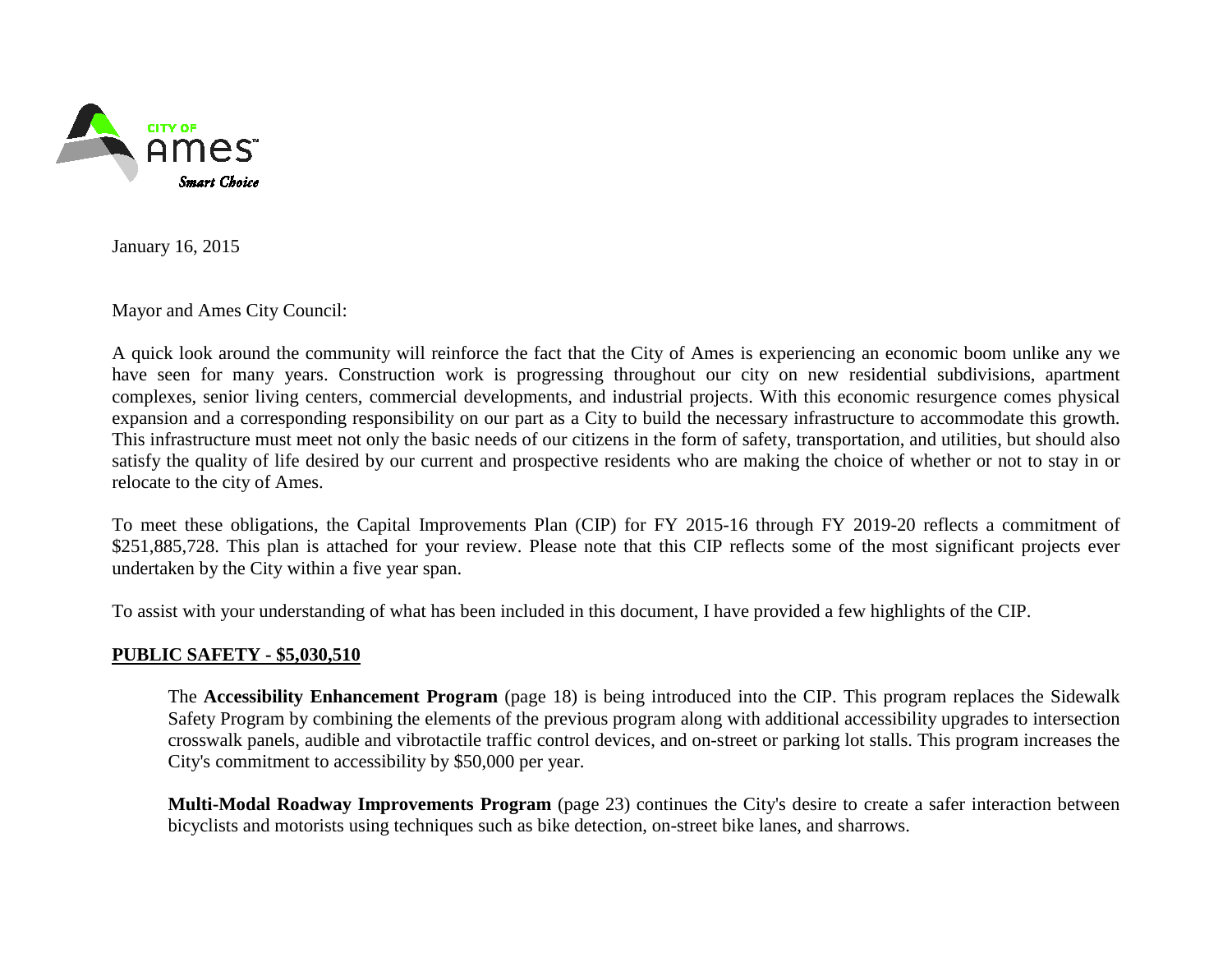Traffic adaptive systems have been added to the fifth year of the CIP in the **Traffic Signal Program** (page 20). These systems will allow for real time optimization of traffic and pedestrian flow at signalized intersections that will promote increased travel efficiency throughout the city.

As the second phase of the upgrade to the Police Department space in City Hall is about to be completed, during the next five years we will shift attention to making various improvements to our three fire stations for such projects as restroom additions, driveway repairs, and roof replacement (pages 10, 11, and 12).

## **UTILITIES - \$161,436,200**

## **Resource Recovery - \$2,105,800**

During the five years of the CIP, approximately \$1,600,000 has been identified for various projects to improve the Resource Recovery system (page 28). This work includes replacement of rollers, conveyors, gears, drains, flooring, and pumps in the facility. The largest project in this category is the construction of a cold storage building scheduled for the last year of the CIP (page 29). This new facility will house the glass crushing operation as well as serve a consolidated location for equipment storage currently housed in the plant.

#### **Water - \$60,079,000**

The CIP reflects the largest single project ever considered by the City of Ames, the **New Water Treatment Plant** (page 31). This new \$74,000,000 facility, with its 15 million gallon per day capacity, is designed to meet all current federal and state water quality standards as well as accommodate our projected drinking water needs for the next 20 years. A related project calls for the **Demolition of the Old Water Treatment Plant** (page 37). This project is scheduled to take place once the new plant is fully commissioned. It should be noted that the two-story Technical Services Complex that houses the Water Meter and Laboratory Services Divisions will remain at the site.

As our demand for potable water increases and our existing wells begin to fail, the need for a **Water Supply Expansion** project (page 32) becomes more important. Three new wells with a capacity to pump 1.5 million gallons per day are planned to be constructed north of the North River Valley Park, east of the Skunk River.

Over the next five years, \$5,375,000 will be invested in the **Water System Improvements** program (page 39) to install larger water mains, remove/abandon 4-inch supply lines, and eliminate duplicate water mains with the goal of reducing rusty water problems and improving water flow in the older sections of our city.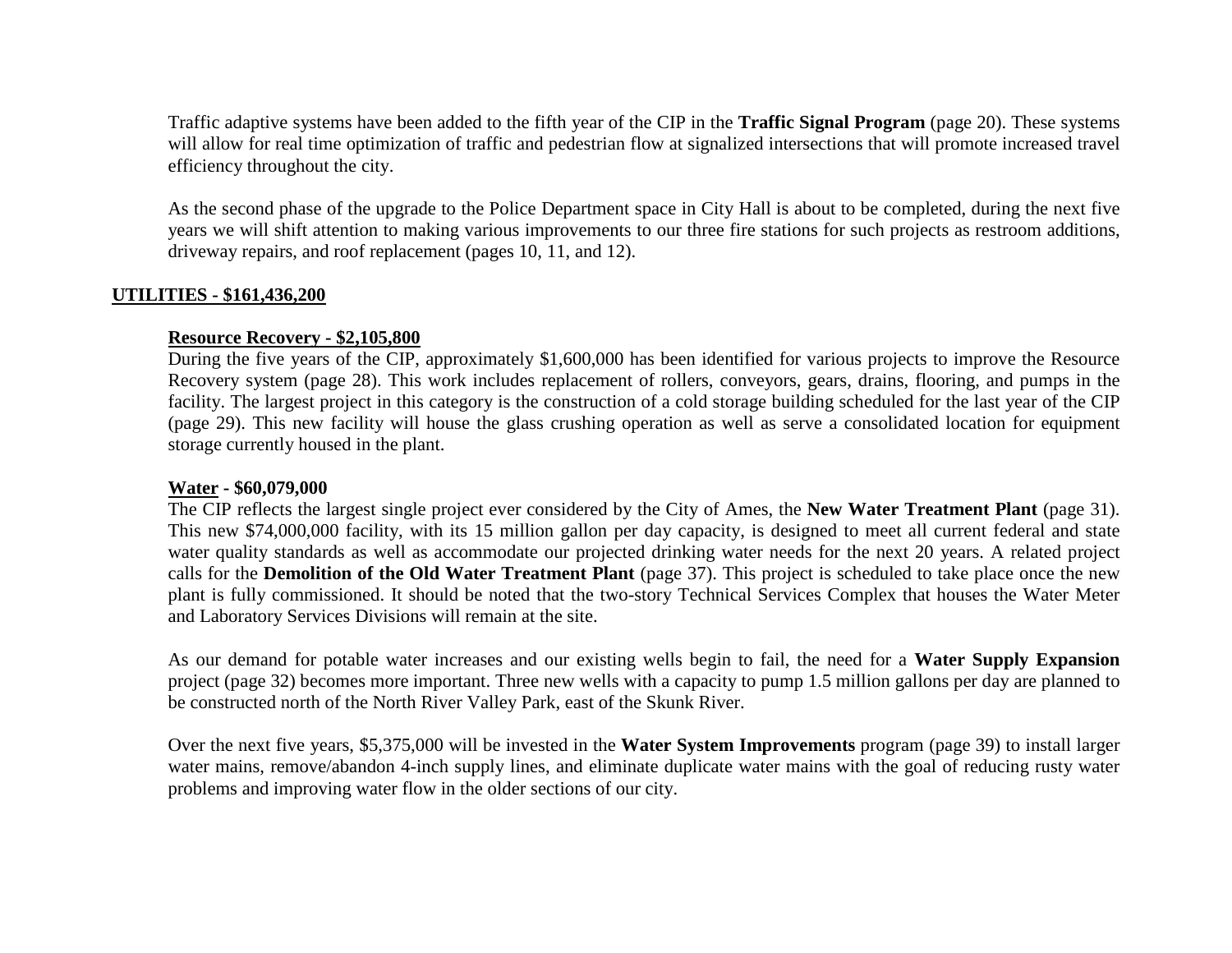One project that needs special attention is the **Campustown Public Improvements** program (page 40). Much of the public infrastructure in this business district was installed in the early 1900s. As Campustown becomes a focal point for commercial and multi-family developments, it is important that we take action to construct new water lines, sanitary sewer lines, storm sewer lines, and to reconstruct streets in this area. The magnitude of this project will cause major disruption to the businesses in the district. Therefore, a great deal of communication will be required as we pursue this \$1,550,000 project.

## **Storm Sewer - \$12,144,400**

Unfortunately, many of us have experienced numerous 100-year floods during the past 20 years in Ames. In an effort to reduce damage related to river flooding in those developed sections of our community that historically have been impacted, the five year plan includes a **Flood Mitigation - River Flooding** project (page 42). This \$5,854,000 project to "restore" the Squaw Creek channel 2,000 feet on both sides of the South Duff bridge was identified in a recently completed Flood Mitigation Study as the most cost-effective strategy to accomplish our goal.

As our community continues to grow, we must be prepared for the impact of the runoff from the resulting development on surrounding properties to increase. The CIP acknowledges this increase and earmarks \$5,570,400 over the next five years in various projects to improve our storm water system (pages 43 through 47).

# **Sanitary Sewer - \$32,072,000**

In order to meet existing clean water standards and secure our next operating permit from the Iowa Department of Natural Resources, we had to decide whether to engage in a very costly expansion of our Water Pollution Control plant or concentrate our efforts on replacing deteriorated sanitary collection lines. Faulty lines allow infiltration of storm water into our treatment process, thereby increasing the demand for expanded capacity at our WPC plant to treat this clean water.

Having concluded that the latter approach is the most cost-effective strategy, two projects are included in the CIP to accomplish our goal. The **Sanitary Sewer Rehabilitation Program** (page 50) earmarks \$18,338,000 over the next five years to rehabilitate/reconstruct deficient sanitary sewer sections to remove major sources of infiltration of clean water from our treatment process. In addition, the **Flow Equalization Expansion** project (page 56) calls for \$1,075,000 to increase the capacity of our equalization basins by six million gallons, thereby reducing the possibility for a future need to bypass the treatment process during excessive flow events.

It is hard to believe our Water Pollution Control Plant is 25 years old and, therefore, in need of major repairs. Because of the needs identified in a recently completed Long-Range Facility Plan, the CIP includes \$9,992,000 over the next five years for various maintenance projects at the Plant (pages 54, 55, 57, 58, 59, 60, 61, and 63).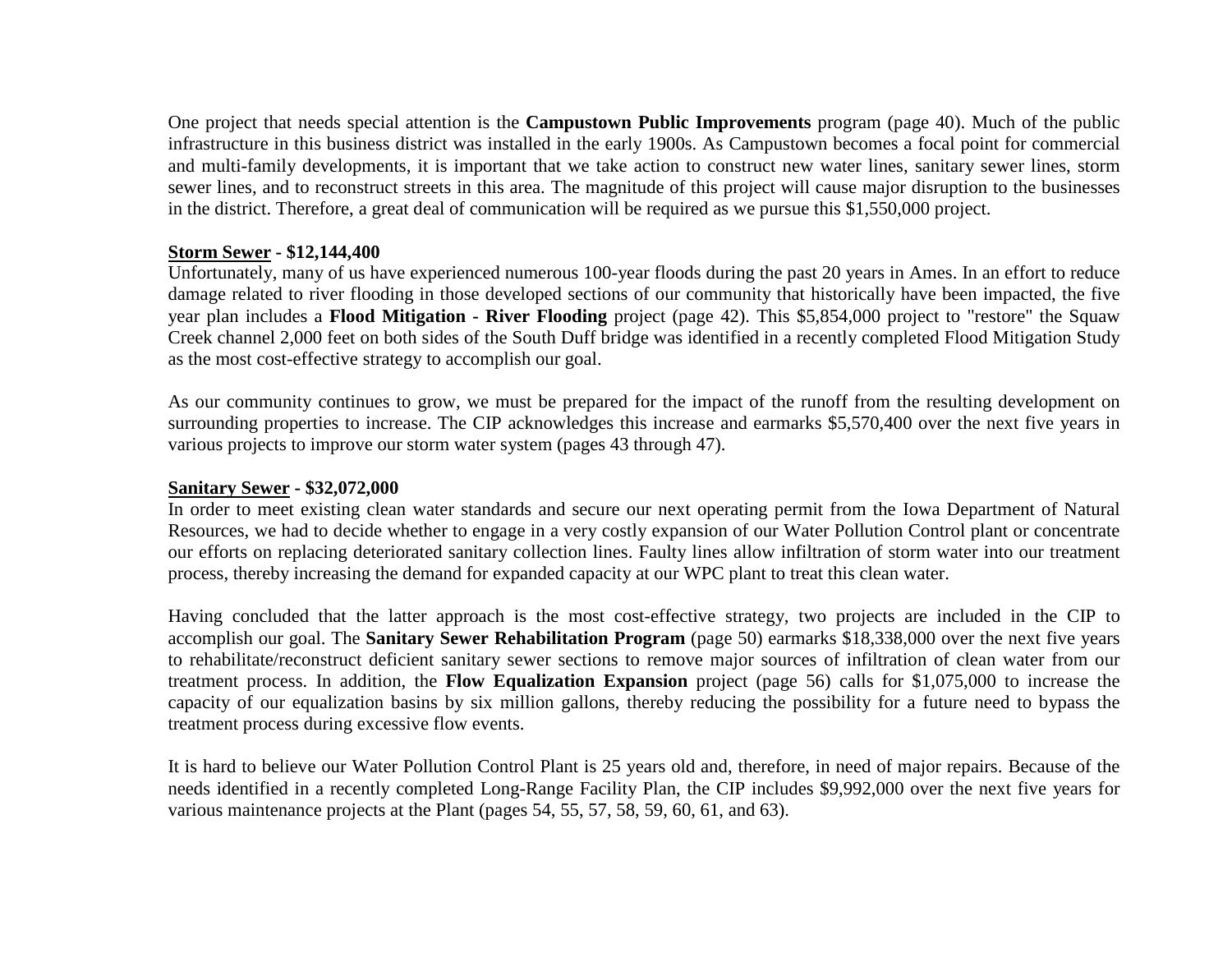In an effort to accomplish the City Council's goal to promote economic development, the **East Industrial Area Sewer Extension** project (page 51) has been identified in the CIP. The project involves the installation of this sewer line just east of the Interstate 35. Once completed, we will be able to act more quickly to open up this industrial area for development. Of course this will not happen until a contract is finalized with the Central Iowa Water Association that allows for the transfer of their service territory rights to the City.

# **Electric - \$55,035,000**

The second largest project included in this CIP involves the conversion of our Power Plant's fuel source from coal to natural gas. This project, which began in FY 2014/15, is estimated to cost \$26,000,000. Approximately \$15,000,000 of this **Unit 7 and 8 Fuel Conversion** project is reflected in this CIP (page 76). This project is estimated to reduce the carbon emissions from the Power Plant by approximately 312,000 tons per year. This project, coupled with our current contract for wind energy and use of Refuse-Derived Fuel from our Resource Recovery Plant, is a major step in meeting the Council's commitment to sustainability.

In order to assure that the Power Plant is in good working order so that our customers can continue to receive reliable service, the CIP includes \$15,380,000 towards various improvements to this critical facility (pages 77, 78, 80, 81, 82, 83, 84, and 85).

Service reliability also is reliant upon strong transmission and distribution systems. These systems allow the City to acquire lower cost energy from the open market when available and to obtain energy when our Power Plant is taken off line due to a mechanical failure or for preventive maintenance. Therefore, over the life of this CIP, \$8,355,000 is anticipated to be spent on various projects to these systems (pages 68, 70, 71, 72, 73, 74, and 75).

Recent successes in attracting new and assisting with the expansion of existing industries in the City have led to an ever increasing demand for electricity. Realizing that the more cost-effective strategy for meeting this challenge is to financially encourage demand reduction, the CIP earmarks \$5,000,000 to the **Demand Side Management** program (page 67). This program provides incentives to our electric customers to encourage a reduction in their consumption by installing higher efficient equipment. To date, it is estimated that this program has reduced demand on our electric system by 15 megawatts, thereby delaying the need to invest in the very costly expansion of our electric capacity.

# **TRANSPORTATION - \$79,784,018**

# **Streets - \$67,015,018**

In keeping with the feedback received from our annual Citizen Satisfaction Survey, a substantial amount of City funds in the CIP are devoted to improvements to our transportation infrastructure. One project of particular note is the **Grand Avenue**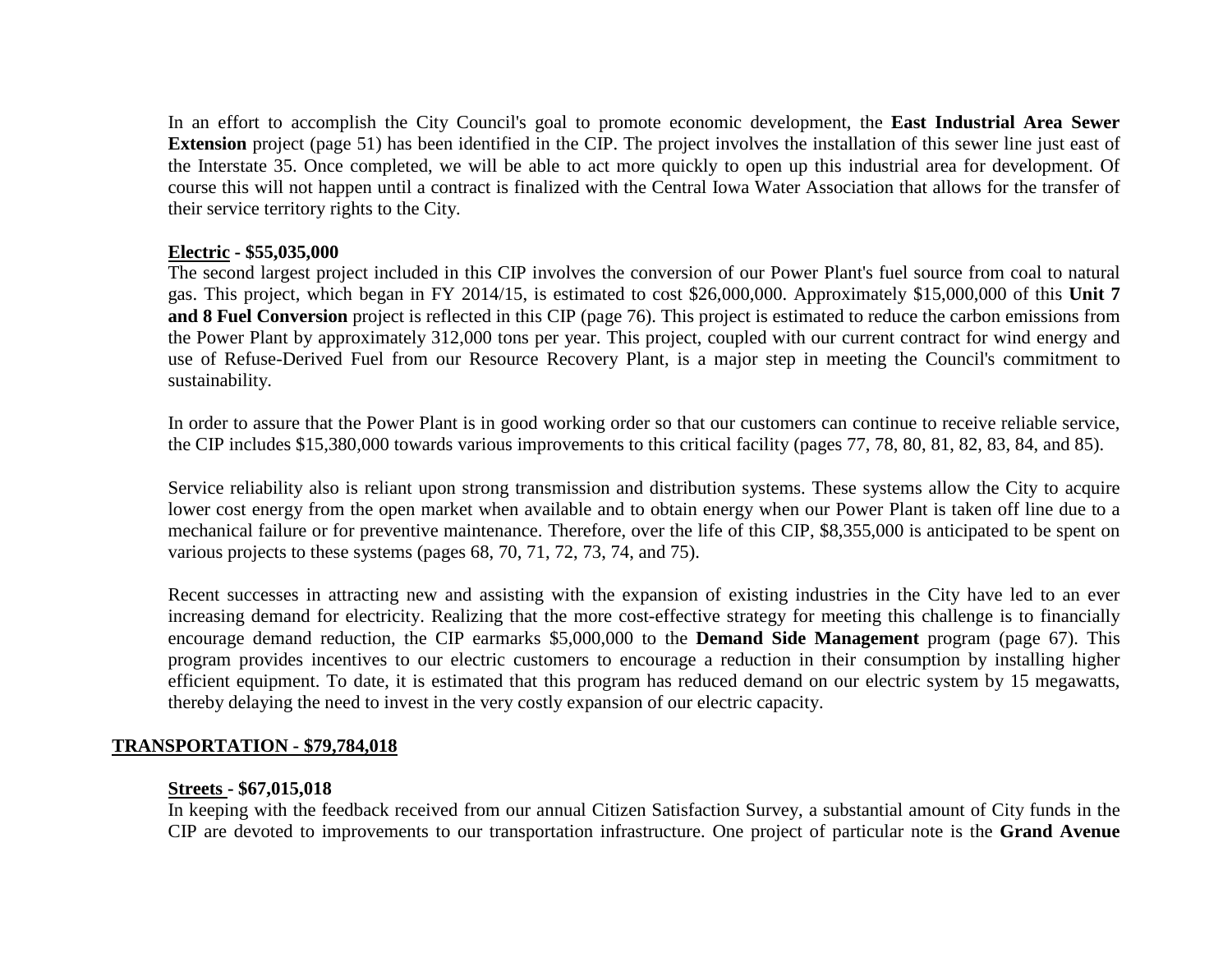**Extension** project (page 93). This improvement will help alleviate traffic congestion along our busiest street corridor, Highway 69 from Grand Avenue to Highway 30. With the elimination of federal earmarks, this \$18,000,000 project has been delayed over the years as the staff seeks non-City revenue to partially fund the project. As the search for alternative funding continues, the CIP calls for us to initiate the required environmental study of the proposed route in FY 2015/16.

The CIP proposes spending approximately \$32,000,000 predominantly from Road Use Tax, G.O. Bond, Federal Grant, and State Grant revenues to reconstruct and repair our street system. The determination of need is based on a sophisticated structural evaluation tool we utilize to help prioritize our deteriorated street sections.

New to the CIP is the **Iowa State University Research Park Phase III** project (page 91). Already one of the most successful economic generators in this community, few lots remain available to accommodate companies wishing to locate their business at this park. Therefore, the CIP calls for \$6,949,718 to be spent to widen University Boulevard as well as extend water and sewer lines to Phase III. Fortunately, approximately 58% of this total cost will be paid from an Iowa Department of Transportation RISE grant.

# **Shared Use Paths - \$3,183,300**

In order to provide a safe and convenient alternative to the automobile, the **Shared Use Path System Expansion** (page 94) and the **Shared Use Path Maintenance** (page 109) projects have been included in the CIP. Over the next five years, \$3,183,300 has been earmarked to repair and expand our shared use path system.

# **Bridges - \$3,320,000**

A 2012 bridge report indicated the 6th Street bridge needed to be replaced (\$3,020,000) and the decking on the East Lincoln Way bridge required repairs (\$300,000). This work has been included in the **Bridge Rehabilitation Program** (page 105).

# **Airport - \$5,312,000**

To enhance the capacity of the Ames Municipal Airport to accommodate larger aircraft, we are making plans to extend our main runway to 8,000 feet as reflected in the **Airport Improvements** project (page 118). A companion project will involve the **Terminal Building Replacement**. It is anticipated that this new 6,500 square foot facility will cost \$2,410,000. Commencement of this project will occur once the additional revenue needed to partially finance this initiative is identified in a Fixed Base Operator contract, or from some other source.

# **Transit** - **\$7,457,000**

Unfortunately, even as CyRide continues to experience unprecedented growth in ridership, the availability of federal funds for cities to purchase buses has been eliminated. Therefore, over the next five years we will rely on the purchase of 20 40-foot